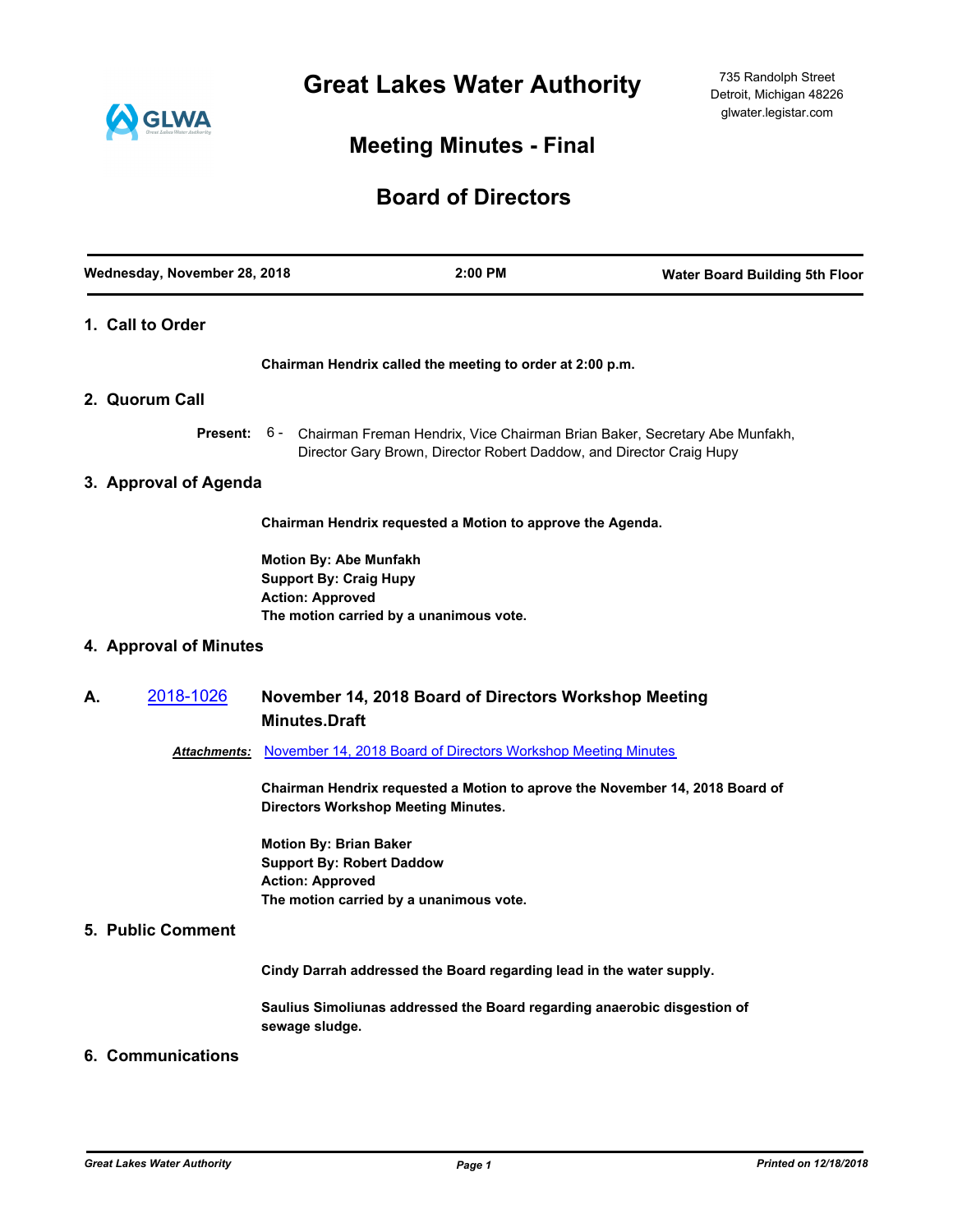#### **A.** [2018-1025](http://glwater.legistar.com/gateway.aspx?m=l&id=/matter.aspx?key=3313) **Receipt of Correspondence**

Attachments: [October 2018 Member Outreach Requests Packet](http://glwater.legistar.com/gateway.aspx?M=F&ID=4716d086-e593-4868-86c9-6ac4f143ea3c.pdf) [Dynamatic Drive Source International, Inc.](http://glwater.legistar.com/gateway.aspx?M=F&ID=1790a50e-3b1c-474c-9794-37d9ba2693f7.pdf) [S. Simoliunas Public Comment to GLWA Board Nov 28, 2018](http://glwater.legistar.com/gateway.aspx?M=F&ID=43b3586d-96d8-4e32-a1e7-4a845339c11b.pdf)

> **Motion By: Abe Munfakh Support By: Robert Daddow Action: Received and Filed The motion carried by a unanimous vote.**

## **7. Old Business**

**None**

#### **8. New Business**

- **A.** [2018-989](http://glwater.legistar.com/gateway.aspx?m=l&id=/matter.aspx?key=3277) **Proposed Change Order No. 1 GLWA-CON-183 Detroit River Interceptor Construction**
	- *Sponsors:* Cheryl Porter

*Indexes:* Water Operations

*Attachments:* [GLWA-CON-183 CO 1 DRI Alignment Map](http://glwater.legistar.com/gateway.aspx?M=F&ID=5b8c56f4-0506-44e9-8d46-fc7730f391a2.pdf)

**Vice Chairman Baker made a Motion, Supported by Director Hupy, to approve Change Order No. 1, GLWA-CON-183, subject to review of the notification process for change orders.**

**Motion By: Brian Baker Support By: Craig Hupy Action: Approved The motion carried by a 5/1 vote.**

- **B.** [2018-990](http://glwater.legistar.com/gateway.aspx?m=l&id=/matter.aspx?key=3278) **Proposed Change Order No. 2 GLWA-CS-108 Automation Needs Assessment**
	- *Sponsors:* Cheryl Porter
	- *Indexes:* Water Operations

**Motion By: Abe Munfakh Support By: Brian Baker Action: Approved The motion carried by a unanimous vote.**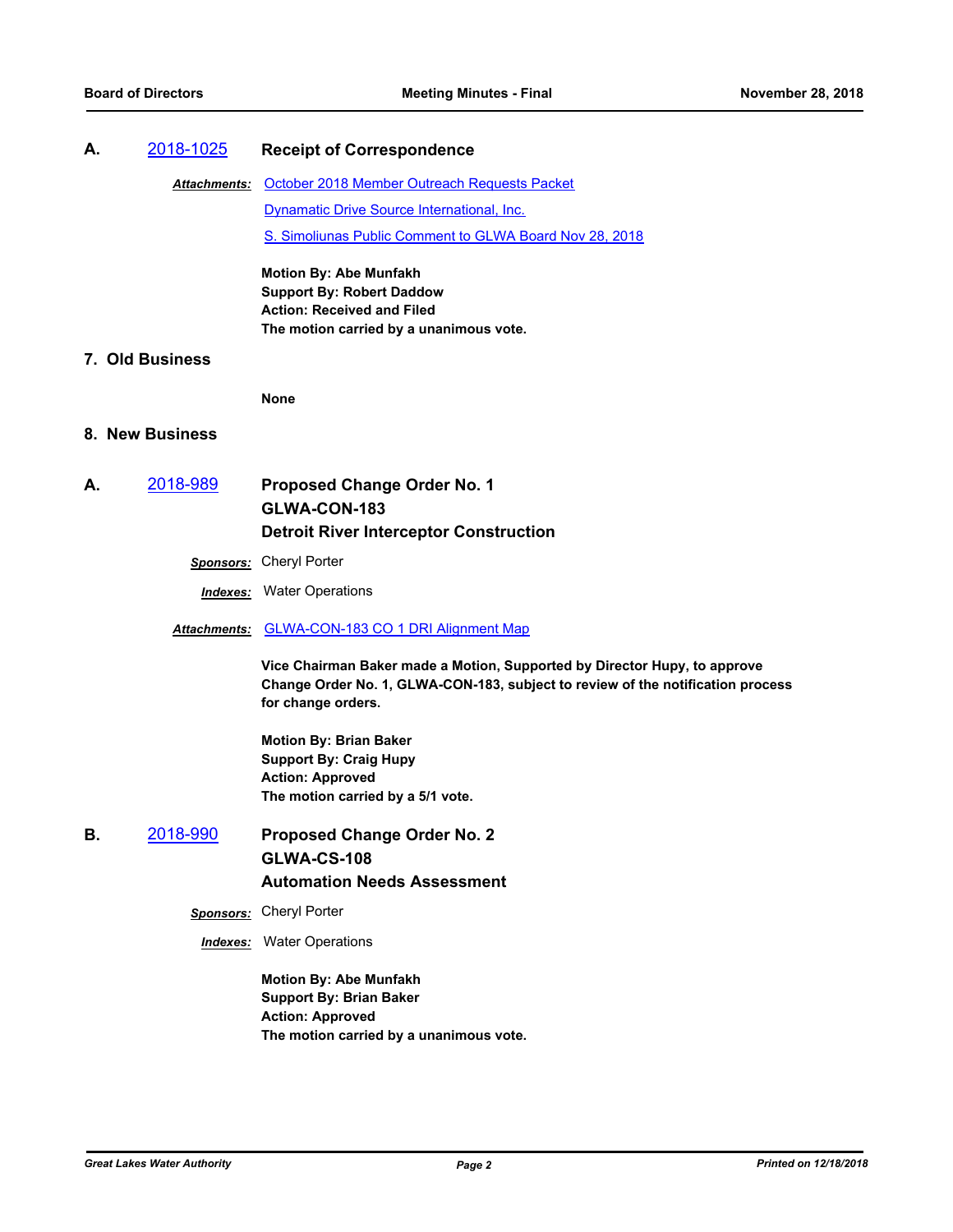**C.** [2018-991](http://glwater.legistar.com/gateway.aspx?m=l&id=/matter.aspx?key=3279) **Proposed Change Order No. 1 (Final) WS-684A 36-Inch Water Main Telegraph Road, Cherry Hill Avenue to Warren**

*Sponsors:* Cheryl Porter

*Indexes:* Water Operations

**Motion By: Craig Hupy Support By: Abe Munfakh Action: Approved The motion carried by a unanimous vote.**

- **D.** [2018-992](http://glwater.legistar.com/gateway.aspx?m=l&id=/matter.aspx?key=3280) **Proposed Change Order No. 1 Contract No. DWS-891 Pressure Reducing Valve Vault Improvements**
	- *Sponsors:* Cheryl Porter
	- *Indexes:* Water Operations

**Vice Chairman Baker made a Motion to approve Resolution 2018-992, subject to receiving a report from staff regarding Change Orders. The Motion failed for lack of a Support.**

**Resolution 2018-992 was postponed and will be brought back to the Board, with a report from staff, at the December 12, 2018 Board of Directors Workshop Meeting.**

- **E.** [2018-994](http://glwater.legistar.com/gateway.aspx?m=l&id=/matter.aspx?key=3282) **Proposed Amendment No. 1 DWSD-CS-1729 Human Resources Information Systems (HRIS) Software as a Service**
	- *Sponsors:* Jeffrey Small
	- *Indexes:* Information Technology

**Motion By: Robert Daddow Support By: Abe Munfakh Action: Approved The motion carried by a unanimous vote.**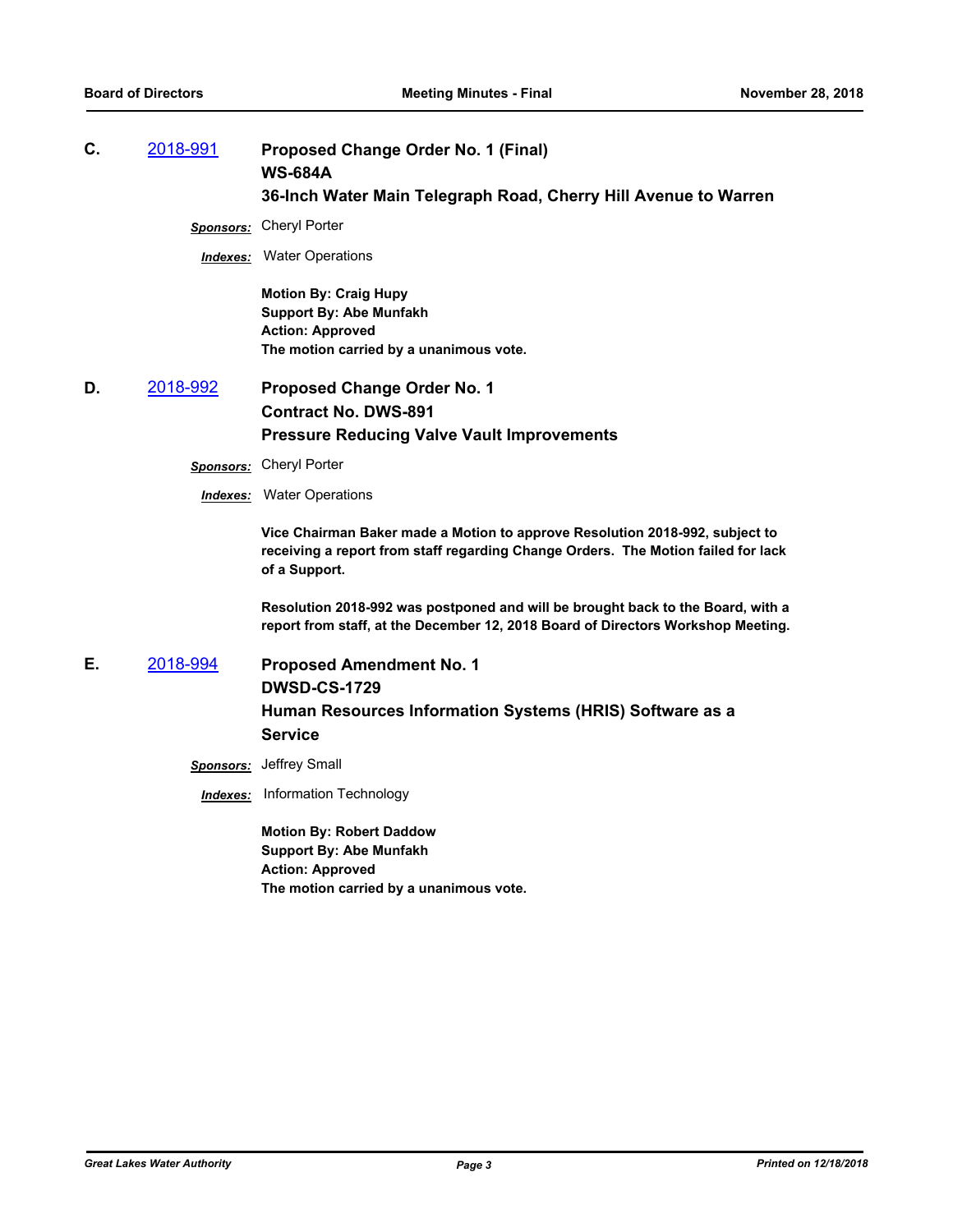| F. | <u>2018-995</u> | GLWA CS-071 Change Order No. 3<br><b>Information Technology Staff Augmentation</b>                                                                                                                                                                                                                        |
|----|-----------------|-----------------------------------------------------------------------------------------------------------------------------------------------------------------------------------------------------------------------------------------------------------------------------------------------------------|
|    |                 | Sponsors: Jeffrey Small                                                                                                                                                                                                                                                                                   |
|    |                 | <b>Indexes:</b> Information Technology                                                                                                                                                                                                                                                                    |
|    |                 | <b>Attachments:</b> Response to Question from Vice Chair Baker regarding Amendment<br>No 3 Contract No CS-071 DCG Staffing                                                                                                                                                                                |
|    |                 | <b>Motion By: Abe Munfakh</b><br><b>Support By: Gary Brown</b><br><b>Action: Approved</b><br>The motion carried by a unanimous vote.                                                                                                                                                                      |
| G. | 2018-1016       | <b>Proposed Change Order No. 3</b><br><b>GLWA CS-022</b>                                                                                                                                                                                                                                                  |
|    |                 | <b>Investment Services</b><br><b>Contract Extension with PFM Asset Management LLC</b>                                                                                                                                                                                                                     |
|    |                 | <b>Sponsors:</b> Nicolette Bateson                                                                                                                                                                                                                                                                        |
|    |                 | <b>Indexes:</b> Finance                                                                                                                                                                                                                                                                                   |
|    |                 | <b>Attachments:</b> Investment Strategy and Related Proposed Contract Extension with<br>PFM Asset Management LLC (GLWA Contract No. GLWA<br>CS-022).pdf<br><b>Quarterly Investment Report through September 30, 2018 (Unaudited)</b><br><b>Motion By: Brian Baker</b><br><b>Support By: Robert Daddow</b> |
|    |                 | <b>Action: Approved</b>                                                                                                                                                                                                                                                                                   |
|    |                 | The motion carried by a unanimous vote.                                                                                                                                                                                                                                                                   |
| Η. | 2018-1017       | <b>Proposed Capital Program Spend Rate Assumption Policy</b>                                                                                                                                                                                                                                              |
|    |                 | Sponsors: Nicolette Bateson                                                                                                                                                                                                                                                                               |
|    |                 | <b>Indexes:</b> Finance                                                                                                                                                                                                                                                                                   |
|    | Attachments:    | 2018-1017 Proposed Spend Rate Assumption Policy 11.28.2018.docx                                                                                                                                                                                                                                           |
|    |                 | Agenda Item 6D Audit Committee Binder 11.16.18-3.pdf                                                                                                                                                                                                                                                      |
|    |                 | <b>Motion By: Abe Munfakh</b><br><b>Support By: Robert Daddow</b><br><b>Action: Approved</b><br>The motion carried by a unanimous vote.                                                                                                                                                                   |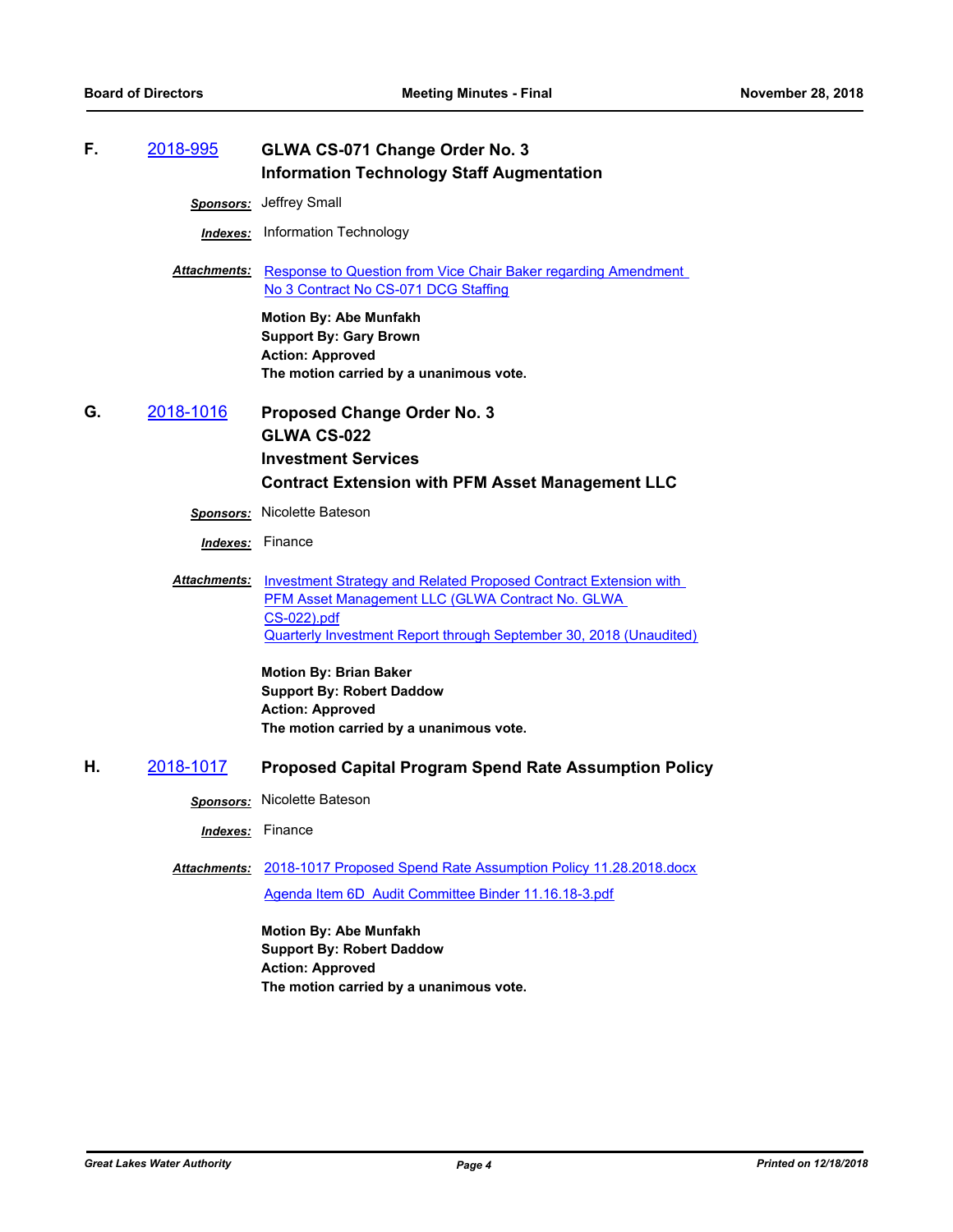## **I.** [2018-956](http://glwater.legistar.com/gateway.aspx?m=l&id=/matter.aspx?key=3244) **Change Order No. 2 to CEO Employment Agreement**

*Sponsors:* Randal Brown and William Wolfson

*Indexes:* Office of the Executive; General Counsel

Attachments: GLWA CEO Contract Amendment 2 2018-Board Alternative-Ad Hoc Recommended

> **Motion By: Abe Munfakh Support By: Craig Hupy Action: Approved The motion carried by a unanimous vote.**

**J.** [2018-1023](http://glwater.legistar.com/gateway.aspx?m=l&id=/matter.aspx?key=3311) **Approval of 2019 Schedule of Meetings for the GLWA Board**

*Sponsors:* William Wolfson

*Indexes:* Administration & Compliance

*Attachments:* [2019 GLWA Board of Directors Proposed Meeting Schedule](http://glwater.legistar.com/gateway.aspx?M=F&ID=d8bc5707-f9fa-46b1-ae1a-f1fbd36b0336.docx)

**Motion By: Brian Baker Support By: Gary Brown Action: Approved The motion carried by a unanimous vote.**

## **The Board will also discuss such other matters.**

## **9. Reports**

**None**

## **10. Remarks**

A. Chairperson's Remarks

**There were no Chairperson's remarks.**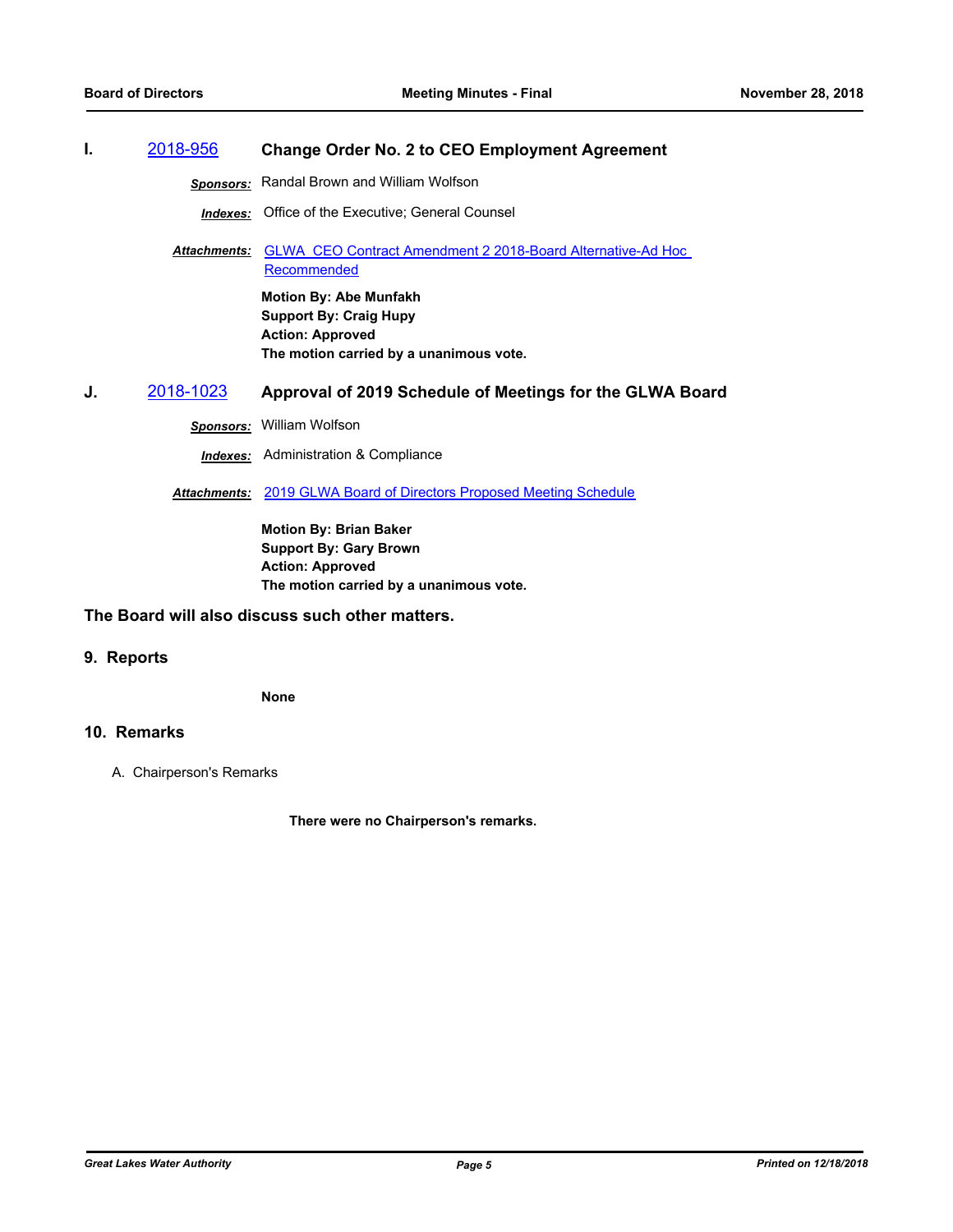B. Board Members' Remarks

**Director Daddow gave remarks regarding yesterday's (November 27, 2018) Asset Management/CIP Meeting, which was exceedingly well attended by the communities.**

**Secretary Munfakh made inquiries regarding the location of the GLWA Charges Roll Out meeting tomorrow (November 29, 2018) morning (10:30 a.m.), to which Suzanne Coffey, Chief Planning Officer, responded the meeting is being held at the Troy Community Center.**

**Vice Chairman Baker inquired about the status of the WRAP and when the ideas (Wayne Metro) are expected to come back to the Board of Directors, to which Mr. Wolfson responded, by the end of the year (December 12, 2018 Board of Directors Workshop Meeting); however, Mr. Wolfson will have to confirm that date.**

**Director Brown gave comments regarding the CEO's contract; his disagreement with not disclosing the subject matter of closed sessions; the arbitration process and his intention to recuse himself from closed session, as well as his intention to make a Motion following today's Closed Session, so that the public is aware that there may be action taken by the Board following the Closed Session. However, Director Brown made a Motion, for the record, that GLWA withdraw its arbitration demand and require the administration to follow the process and protocol dictated by the lease documents and the MOU regarding the GLWA's administration's alleged disputes with DWSD. The Motion failed for lack of a Support.**

**Note: Director Brown will recuse himself from Closed Session and return to the meeting under New Business (Cont'd) following today's Closed Session.**

## **11. CEO's Report**

**A.** [2018-1027](http://glwater.legistar.com/gateway.aspx?m=l&id=/matter.aspx?key=3315) **CEO's Report - November, 2018**

*Sponsors:* Sue F. McCormick

*Indexes:* Office of the Executive

*Attachments:* [CEO Report - November 28, 2018 and General Counsel Report](http://glwater.legistar.com/gateway.aspx?M=F&ID=cfa8ebd2-95ec-4819-a3c2-f5df4b9d1059.pdf)

**Motion By: Craig Hupy Support By: Abe Munfakh Action: Received and Filed The motion carried by a unanimous vote.**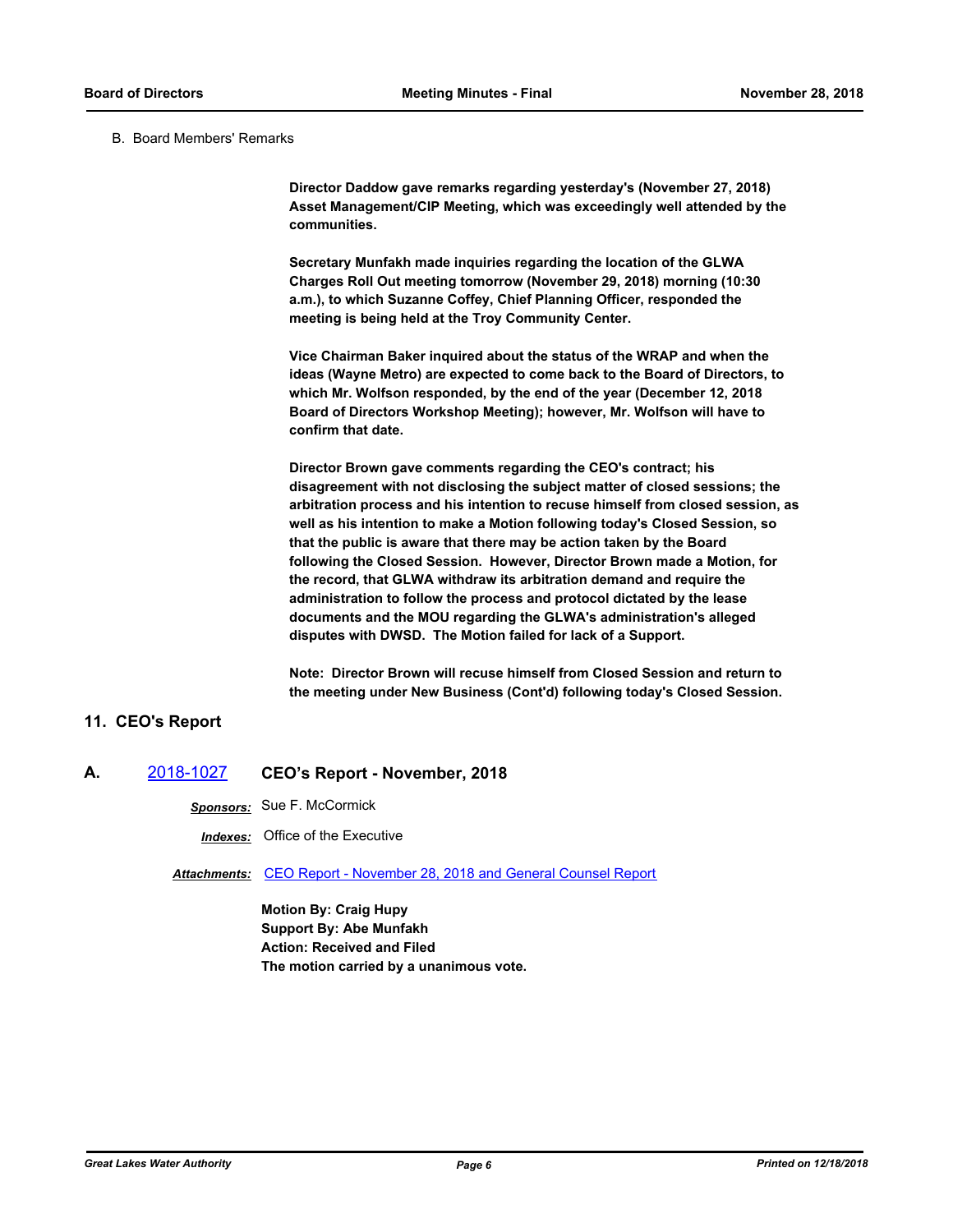## **12. Other Matters**

**William M. Wolfson, Chief Administrative and Compliance Officer, reminded the Board that at its next meeting (December 12, 2018), the election for Board officers and Committee assignments, if there are any changes, will be on the December 12, 2018 Board of Directors Workshop Agenda.**

**Director Daddow stated that there are two other items coming up in December that the Board needs to consider: (1) the signing of the documents pertaining to the purchasing conflict of interest; and (2) the waivers on 2019 compensation.**

**Secretary Munfakh advised the Board that he has another commitment on December 20, 2018, in the event the Board meets as scheduled.**

## **13. Closed Session**

## **A.** [2018-1019](http://glwater.legistar.com/gateway.aspx?m=l&id=/matter.aspx?key=3307) **Closed Session Request- Attorney Client Communication**

*Sponsors:* Randal Brown

*Indexes:* General Counsel

**Chairman Hendrix requested a Motion and Roll Call Vote to enter into Closed Session at 3:49 p.m., followed by a short recess.**

**Motion By: Brian Baker Support By: Abe Munfakh Action: Approved The motion carried by the following vote:**

**Aye:** Chairman Hendrix, Vice Chairman Baker, Secretary Munfakh, Director Brown, Director Daddow, and Director Hupy Aye: 6 -

**Note: Director Brown recused himself from the Closed Session.**

 **Entered Closed Session at 3:59 p.m.**

**Motion By: Abe Munfakh Support By: Brian Baker Action: Approved The motion carried by a unanimous vote.**

 **Returned from Closed Session at 4:34 p.m.**

**The only matter discussed was an attorney-client communication.**

#### **8. New Business (Cont'd)**